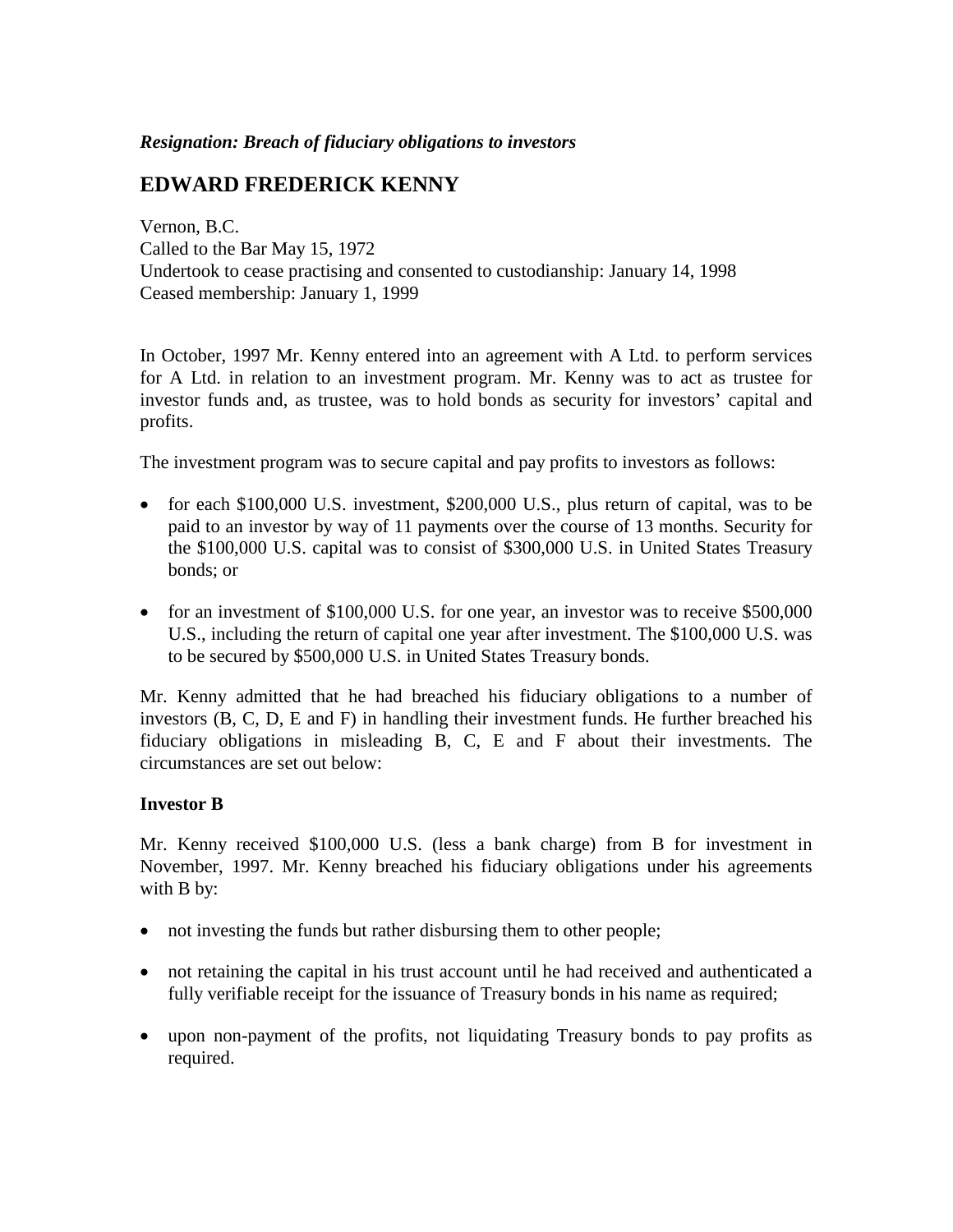In addition, Mr. Kenny wrote to B and misled B in relation to the investment, which amounted to a further breach of his fiduciary obligations to B.

## **Investors C and D**

On January 5, 1998, Mr. Kenny received \$100,000 U.S. in trust for D and on January 14, 1998 received \$100,000 in trust for C. Both C and D provided the funds for investment.

Under agreements with these investors, Mr. Kenny was to keep direct control of the funds unless exchanged for U.S. Treasury bonds. By agreements made in December, 1997, the value of these bonds was to be 500% of capital; by later agreements made in January, 1998, the value of these bonds was to be 300% of capital.

Mr. Kenny was to receive and authenticate a fully verifiable receipt for the issuance of the bonds prior to releasing the capital and was to confirm he held the bonds as security for payment of profits. The investors' capital was to be exchanged for the bonds within 10 "international banking days" or returned to them. The duration of the agreement was 13 months and there was provision for the payment of profits to the investors, failing which Mr. Kenny was to have the bonds sold and the funds paid to C and D, less agency fees.

Between February 3 and 6, 1998 Mr. Kenny used the combined investment sum of \$200,000 received from C and D and disbursed it by cheque or wire transfer to various people: to other investors, to two persons for "management fees" and to himself in "payment of account." None of the funds were invested.

Mr. Kenny breached his fiduciary obligations under investment agreements with C and D by:

- not investing their funds, but rather disbursing them to other people, as noted;
- not returning the funds to C or D as required when the funds were not exchanged for Treasury bonds within 10 "international banking days" as provided in their agreements;
- not retaining the capital in his trust account until he had received and authenticated a fully verifiable receipt for the issuance of the Treasury bonds in his name as required;
- upon non-payment of the profits, failing to liquidate security, if any was held, in order to pay profits as required.

Mr. Kenny wrote to C and misled C with respect to the investment, which amounted to a further breach of fiduciary obligations.

Mr. Kenny sent \$50,000 U.S. to D from trust on April 9, 1998. Mr. Kenny in fact received this money in trust for investment by two other investors (E and F): *see below*. No other funds were returned or paid to D.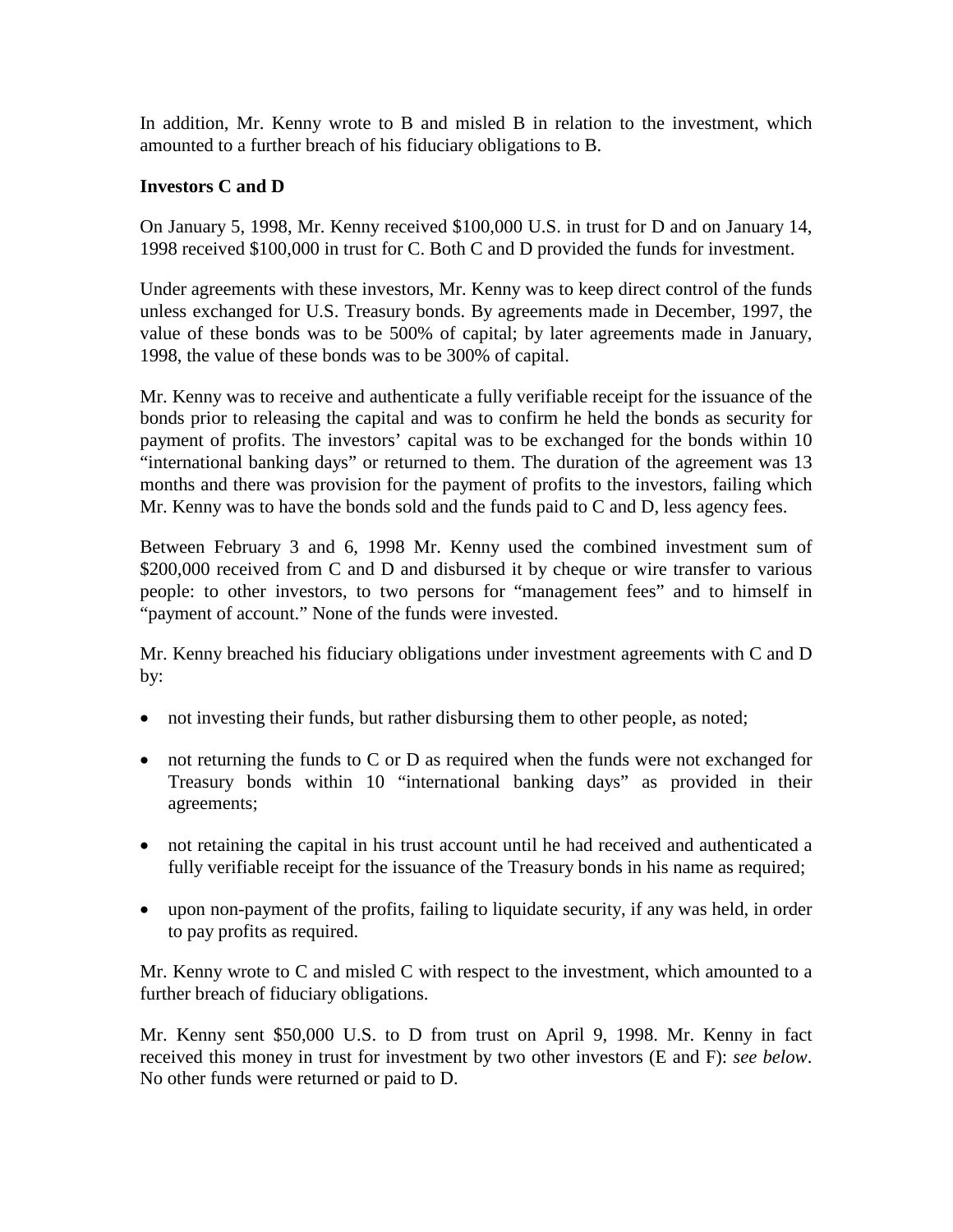#### **Investors E and F**

On April 8, 1998 Mr. Kenny received \$200,000 U.S. from investor E and \$100,000 U.S. from investor F. Mr. Kenny deposited these funds to his trust account. He then disbursed the combined funds to various people: to two people as "management fees," to previous investors (including C and D) as "investment proceeds" and to himself in "payment of account."

Mr. Kenny did not invest the funds of E or F, or return any of the funds to them.

Mr. Kenny received these funds for a specific investment project. He breached his fiduciary obligation to E by releasing E's funds without receipt of a bank guarantee for capital or bank obligations securing profits as required under an agreement he had with E and by not investing the funds into a specific project or at all. Mr. Kenny also wrote to E, misleading E in relation to the investment. This amounted to a further breach of his fiduciary obligations.

Mr. Kenny breached his fiduciary obligations to F by disbursing F's funds rather than applying them to a specific investment project. In addition, he wrote to F and misled F in relation to the investment.

\* \* \*

Pursuant to Rule 4-21, Mr. Kenny admitted to the Discipline Committee that his conduct constituted professional misconduct, and he undertook:

- 1. not to apply for reinstatement to the Law Society for seven years;
- 2. not to apply for membership in any other law society without first advising the Law Society in writing;
- 3. not to permit his name to appear on the letterhead of any lawyer or law firm without the written consent of the Law Society; and
- 4. to obtain the written consent of the Law Society before working for any other lawyer or law firm in B.C.

The facts agreed to by Mr. Kenny in making his admission are not exhaustive regarding these purported investment programs and are not exhaustive regarding his conduct concerning the programs or investors. Mr. Kenny agreed that the rescission of the citation against him as part of his admission under Rule 4-21 was without prejudice to the right of the Law Society to raise all matters connected with the citation and any conduct issues in any application for reinstatement that Mr. Kenny might make in the future.

The Discipline Committee accepted Mr. Kenny's admission and undertakings on November 4, 1999, rescinded the outstanding citation against him and ordered that the admission be endorsed on his professional conduct record.